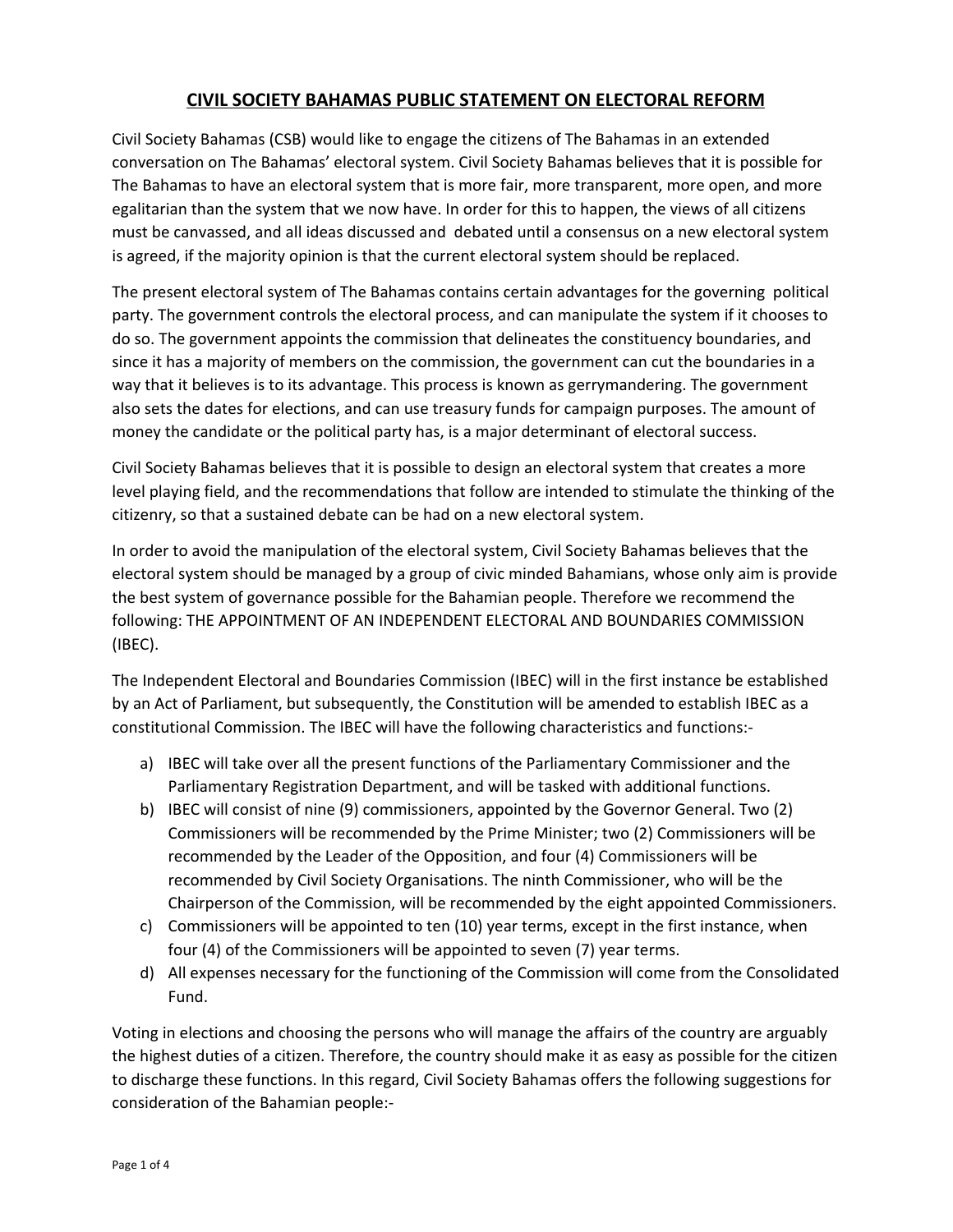- a) AMEND THE CONSTITUTION TO PROVIDE FOR A RIGHT TO VOTE, and
- b) ESTABLISH A PERMANENT REGISTER OF VOTERS.

A citizen does not have to establish their citizenship every five years and there is no good reason why voters have to register to vote every five years. Most countries have permanent registers of voters, requiring persons to register to vote only once in a lifetime. Bahamian laws already make provision for the Registrar of Births and Deaths to provide to the Parliamentary Registration Department the names of all persons who die, and similarly, the Prisons Department is to provide a list of persons sentenced to prison. With this information available, the Independent Electoral and Boundaries Commission can on a regular basis remove from the register of voters, the names of persons who die or are imprisoned.

It is recommended that IBEC maintain an online register of voters, which can be accessed by any registered voter by typing in their name, date of birth and registration number. IBEC will also publish in the media the names, dates of birth and registration numbers of persons it proposes to remove from the register, and this would give persons mistakenly identified to contact the Commission and have the correction made.

Additional aspects of maintaining a permanent register include the following;-

- a) Restoring to the register the names of persons who had their voting privileges suspended because of being sentenced to prison, once they have completed their sentence;
- b) Updating voters cards and election paraphernalia as necessary;
- c) Amending the Constitution to provide for the enumeration of voters to replace the registration of voters. Trained enumerators will go house to house and register all eligible voters. This process will ensure that at all times there is a permanent register of all voters. In the event that a house is missed by the enumerators, the home owner would contact the Commission and schedule a visit by enumerators.

A very important function of IBEC would be the DELINEATION OF CONSTITUENCY BOUNDARIES. Constituency boundaries would be changed every ten (10) years, if necessary, following the Census, and will be based on the number of citizens resident in a particular area. When considering boundary changes, Commission meetings will be open to the public. The Commission will maintain a website which will contain among other information, a complete register of voters, to which the public will have access.

Civil Society Bahamas believes that a most important aspect of free, fair and open elections is CAMPAIGN FINANCE REFORM. The main purpose of campaign finance reform is to reduce the influence of money in the electoral process, and to prevent wealthy individuals, candidates and political parties from 'buying' elections. Effective campaign finance reform would contain the following provisions:-

- a) A limit on the amount a candidate or political party can spend individually, or in combination, on an election in a New Providence constituency. A slightly larger amount will be allowed for a Family Island constituency;
- b) A limit on the amount that a candidate can spend of his/her own money on an election campaign. This provision would ensure that elections are not reserved for wealthy individuals;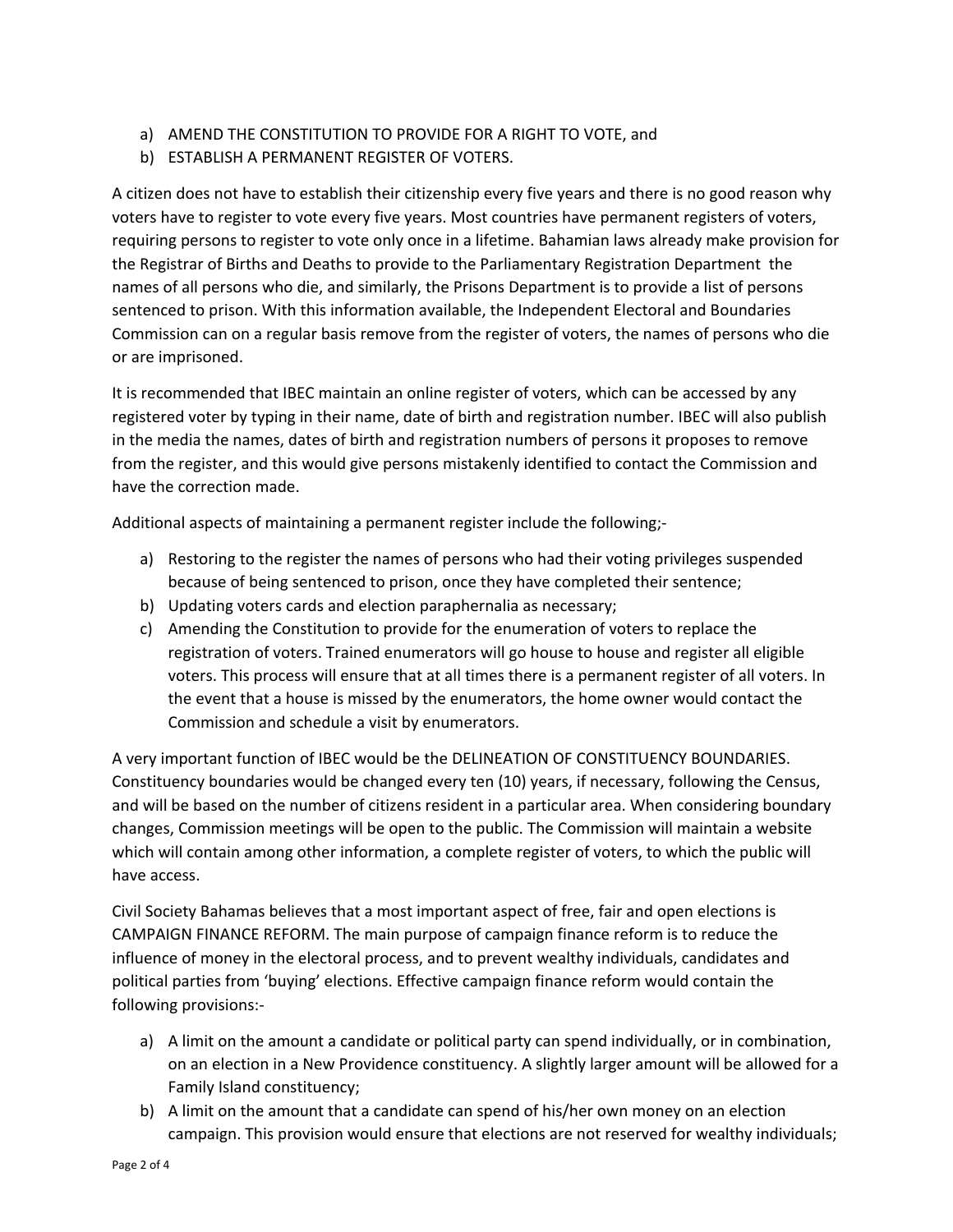- c) Only Bahamian citizens can make financial contributions to candidates and political parties;
- d) Candidates and political parties will report annually to IBEC all contributions received, and how the money was spent. Reports will list the names of contributors, the amount of the contribution, and the date the contribution was received. The spending report will state the amount of the expenditure, the name of the recipient of the expenditure, and the services or goods received and the date of the expenditure. Reports will be published by the end of January each year, and a special report will be issued within two months after an election;
- e) The amounts of contributions will be agreed, and political parties will be fined for violations of the campaign finance regulations. Party officials and candidates will be subject fines, and for gross violations of the regulations, terms of imprisonment.

Civil Society Bahamas also believes that our election laws should contain provisions for the RECALL OF A MEMBER OF PARLIAMENT who has lost the confidence of the constituency he/she represents. If twenty-five (25%) of the registered voters of a constituency sign a recall petition within a period of ten (10) consecutive working days, and the signatures are verified by the Commission, the member of Parliament will have to resign, and a by-election held. The recalled member of Parliament will be able to be a candidate in the by-election.

Civil Society Bahamas believes that reform of political party structures would lead to better governance in The Bahamas. We believe that all political parties must register with IBEC. We believe also that the process of candidate selection should be modified. Presently most political parties appear to have central councils that selects candidates for constituencies. The effect of this selection process is that the main loyalty of the member of Parliament is to the political party, since his/her continued selection as a candidate depends on perceived loyalties to the party. Civil Society Bahamas believes that political representation would improve if the candidates were selected by the constituency. If this system is adopted, then the member of Parliament's main loyalty would be to the constituents, since it is they who would determine his/her continuation as a candidate.

Civil Society Believes that if the above recommendations are accepted, The Bahamas would have a system of governance of which we can all be proud. We insist however that these are ideas for a national conversation, and that at the end of the conversation all of the ideas and recommendations will be improved, and that once adopted will become the national law of The Bahamas.

The following are Civil Society Bahamas' main proposals for Electoral Reform:

- 1) THE ESTABLISHMENT OF AN INDEPENDENT BOUNDARIES AND ELECTORAL COMMISSION (IBEC);
- 2) THE ESTABLISHMENT OF A PERMANENT REGISTER OF VOTERS—A CITIZEN REGISTERS ONCE IN A LIFETIME—A PROCESS OF CITIZEN ENUMERATION TO REPLACE REGISTRATION;
- 3) CONSTITUENCY BOUNDARIES ARE CHANGED, IF NECESSARY, ONCE EVERY TEN (10) YEARS, FOLLOWING THE POPULATION CENSUS;
- 4) LIMITS TO BE PLACED ON THE AMOUNTS OF MONEY CANDIDATES AND POLITICAL PARTIES CAN RAISE AND SPEND ON ELECTIONS;
- 5) NON-CITIZENS AND BUSINESS CANNOT CONTRIBUTE TO CANDIDATES AND POLITICAL PARTIES;
- 6) CANDIDATES AND POLITICAL PARTIES TO REPORT REGULARLY ON MONIES RECEIVED AND SPENT;